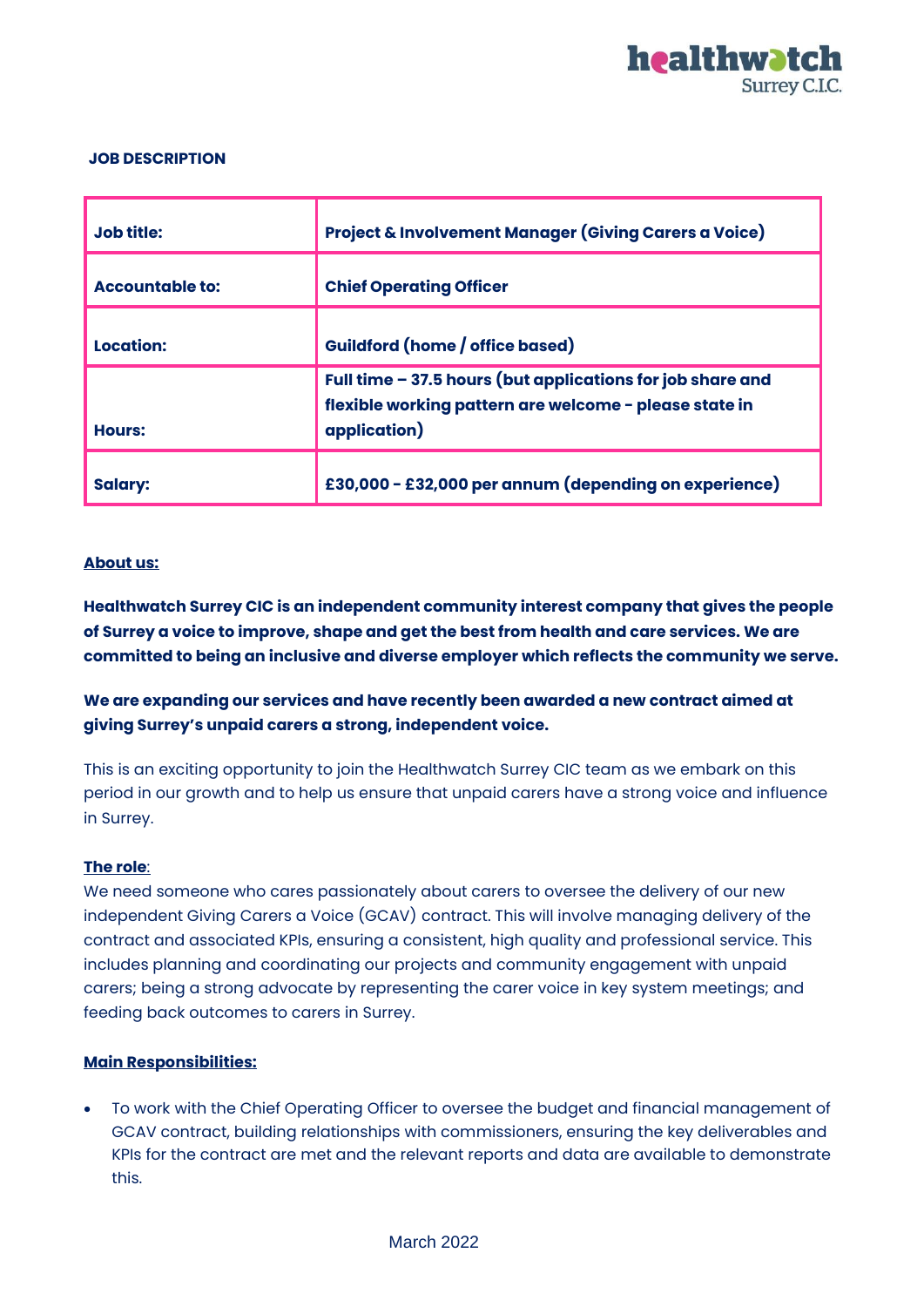

- To oversee the GCAV engagement and project activity, ensuring we hear from carers in all sectors of the community, including those who are less well served by services, who may face barriers to accessing services, and who may be at risk of health inequalities.
- To work with the Healthwatch Surrey CIC Community Engagement Manager, to ensure engagement is conducted to our principles in terms of listening, capturing consent and to maximise efficiency and avoid duplication in our engagement activity.
- To build excellent contacts with voluntary, faith and community groups, linking up with others working to support carers and identifying opportunities for joint working to better amplify the voices of carers who are less-well heard.
- To work with the Evidence/Insight functions in the Healthwatch Surrey CIC team to ensure that consent and demographic information is captured, and stories are accurately coded and entered on our database system.
- To clearly and concisely write reports based on our insight from carers, working with the Research and Projects Manager to ensure our work is methodologically robust and reported accurately.
- To attend key system meetings (e.g. the Carers Partnership Board) to represent carer voice and share the findings from projects and engagement activity.
- Work with our Communications & Involvement Officer to raise awareness of the service and feedback the impact of our reports and recommendations to carers in Surrey.
- To keep the Healthwatch CIC team updated with the planned activity for GCAV and any key messages that need promoting through our wider work.
- Stay abreast of national policy developments in relation to carers and work of Healthwatch England and national carers organisations, to ensure we are up to date and link our insight with national insight where relevant.
- Ensure that projects, engagement activities and events meet the individual needs of the people we are seeking to interact with and that they are compliant with the Equalities Act 2010 and the NHS Accessible Information Standard.
- Liaise with Volunteer Coordinator to ensure that we maximise the involvement of Healthwatch Surrey CIC volunteers in our work.
- Line management of the GCAV Insight & Admin Officer.